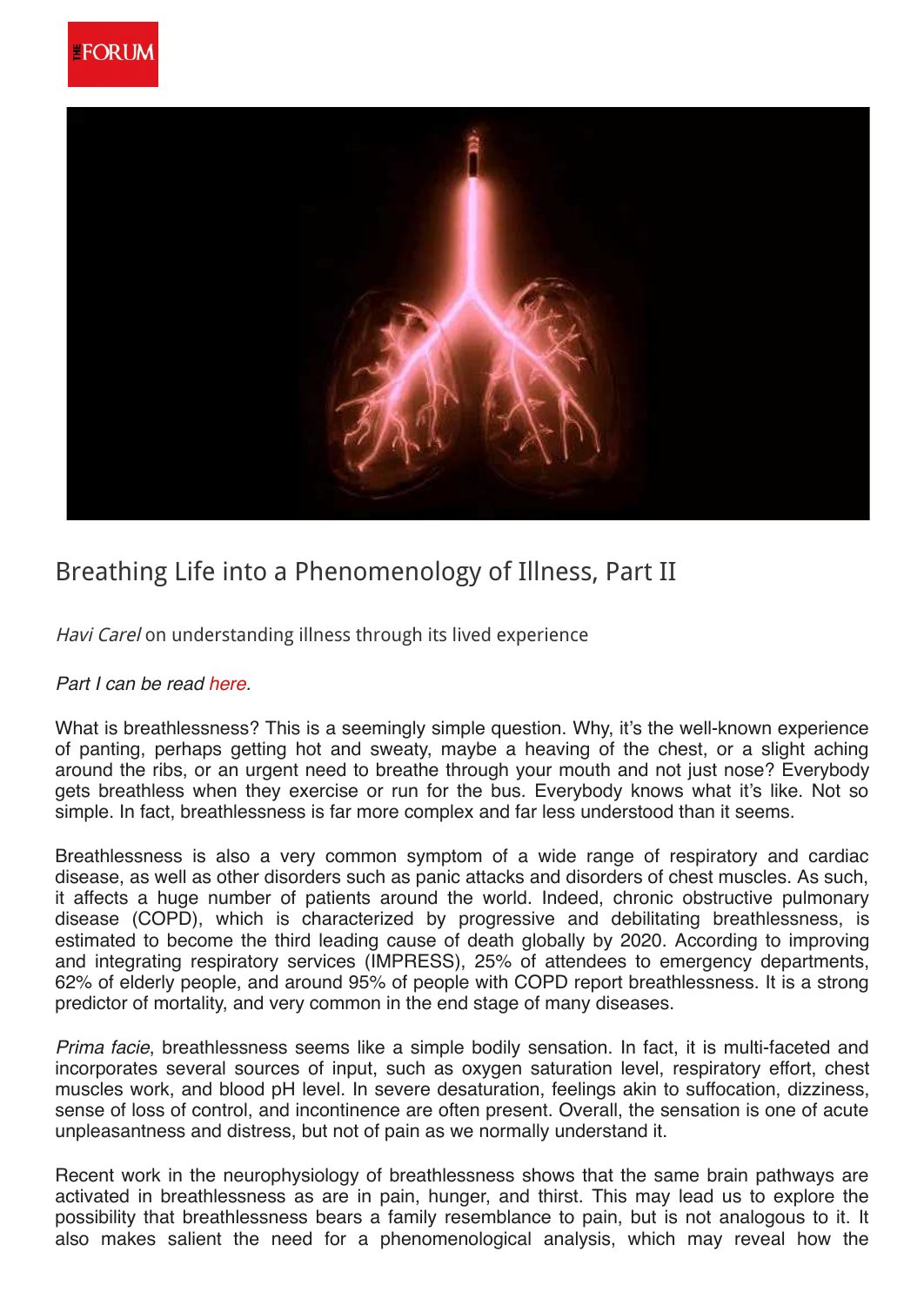experience of breathlessness is similar or dissimilar to other unpleasant sensations such as pain, hunger, and thirst.

Breathlessness can be experienced with or without other symptoms such as oxygen desaturation, hyperventilation, dysfunction of chest muscles, and dizziness. It may be that the breathlessness experienced in an asthma attack, in which the airways are suddenly narrowed, is different to the experience of breathlessness in COPD or heart failure. Currently, the term 'breathlessness' is used in both medical and lay language to cover a vast array of medical conditions and their associated experiences. It is not clear that the term is precise enough, nor that it captures the complexity of the experience.

It is unfortunate that we use the same term—breathlessness—to cover both normal breathlessness, experienced on exertion, and pathological breathlessness, triggered by minimal or no effort and which is debilitating. Do the two sets of experiences overlap? Do they have shared features? Do they lie on a continuum or are they phenomenologically distinct? How to people who focus on their breathing (what we might call 'aware breathers') come to experience breathlessness? Can particular breathing practices, such as meditation, singing, playing musical instruments, and sports teach us anything useful about breathlessness? Can we compare 'aware breathers' who are healthy with those who become aware of their breathing due to a pathology? Clearly, there is phenomenological work to be done in this area, both philosophically and empirically.

Breathlessness is a common symptom, but it is also unique. Unlike many other medical symptoms, breathlessness (and breathing) has complex and powerful psychological, cultural, and spiritual dimensions. We 'take a deep breath' to calm ourselves; we are invited to 'inhale deeply' the fresh air in the countryside; a remarkable artwork 'takes our breath away'. Breathing is deeply and intimately connected to, and reflective of, our state of mind, feelings, mood, and sense of wellbeing. That is why breathing is central to many spiritual practices such as pranayama, meditation, and some religious practices, especially in Eastern religions. When one is anxious or frightened, breathing becomes fast and shallow. Panic attacks are often accompanied by a fear of being unable to breathe, and the fear of suffocation that follows exacerbates the attack. In short, both normal and pathological breathing are complex phenomena, with many levels of expression and a multifactorial physiological, psychological, and spiritual/cultural underpinning.

Phenomenologically speaking, breathlessness is remarkable in two intertwined ways: it is an overpowering sensation, which we are deeply sensitive to, but it is also behaviourally subtle, and so often invisible to others. Even we ourselves are not always aware of when we start to become breathless and why. Techniques like meditation and mindfulness training help practitioners become more aware of their breathing, but this is hard to do when one is immersed in an activity and one's attention is turned away from oneself. This phenomenon has led Gysels and Higginson (2008) to coin the term 'invisible disability'. The Janus-faced duality of breathlessness—the fact that it is so real and overwhelming to the person experiencing it and yet so invisible to those around her (and, in particular, to health professionals)—merits close analysis. I suggest that breathlessness is phenomenologically salient for the reasons given above, and that a phenomenological analysis may reveal facets of this symptom that have hitherto been unrecognized or that have been obscured by a physiological analysis of the symptom.

So what is the experience of severe, pathological breathlessness like? Here are a few passages from Phenomenology of Illness:

Trapped. That is what breathlessness feels like. Trapped in the web of uncertainty, bodily doubt, practical obstacles and fear. The deepest fear you can think of. The fear of suffocation, of being unable to breathe, the fear of collapsing, blue, desaturated to the point of respiratory failure. Even if illness descends upon you gradually, over many years, there comes a pointprobably around the '30% of predicted' mark—where high spirits and positive attitude just can't cut it anymore.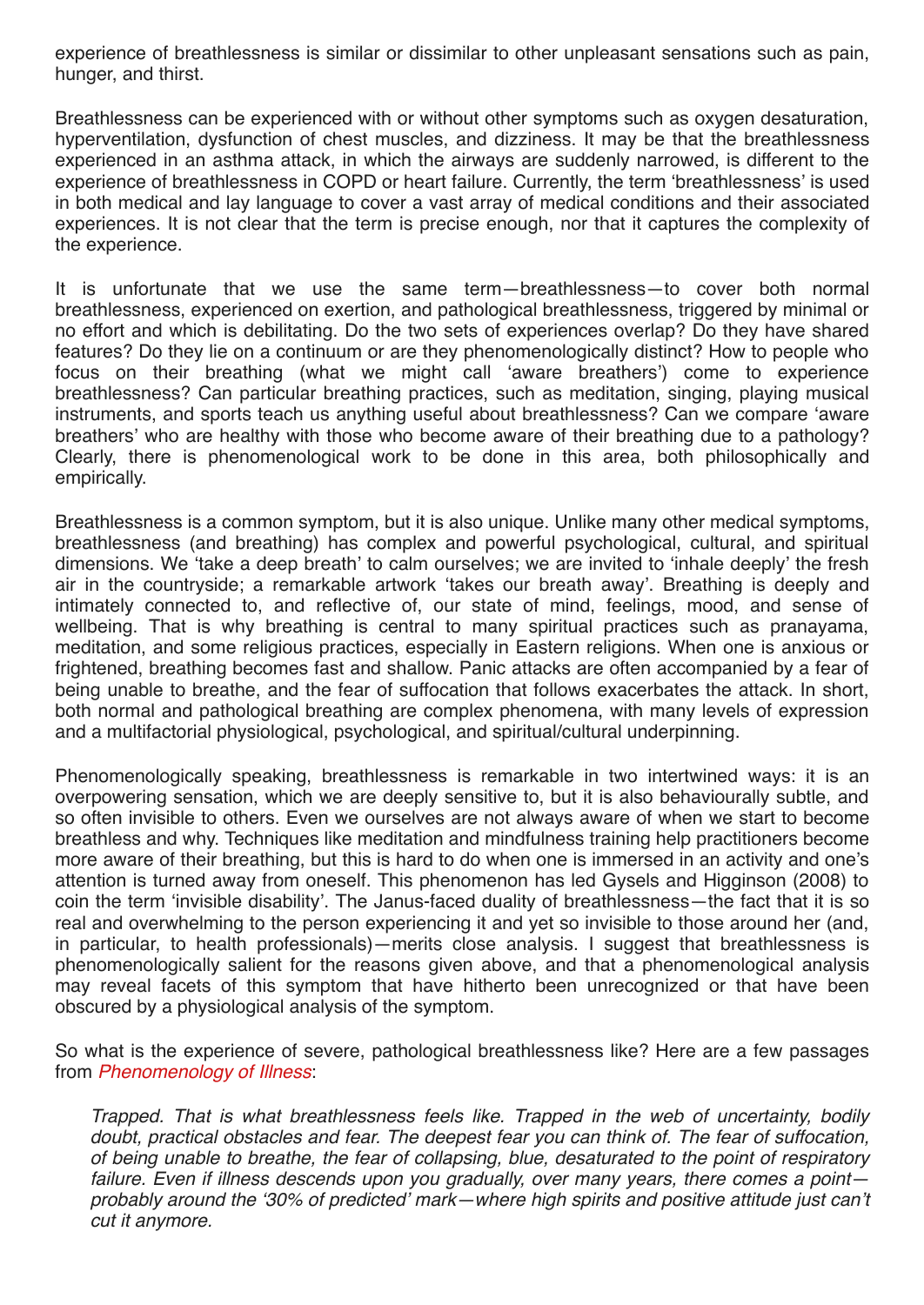You are faced with the shrinking of your world, choices, freedom and eventually, your spirit. Our embodiment determines our possibilities and delineates with extreme clarity what one is and is not permitted to do and be. The spirit is tethered to the body and its limitations cut deep into spiritual life. Transgressions are punished harshly. Push yourself too hard, and you will pay. Pay with nausea, with dizziness; pay by passing out, collapsing in front of strangers, or worse, in front of loved ones.

What is the phenomenology of this total sensation? Like pain, you cannot ignore it under any circumstances. You might try to pretend outwardly, but on the inside, the sense of loss of control—and the secondary fear of that sensation—will keep you tethered to your oxygen tank, and reluctant to go anywhere where your oxygen arrangements might be compromised. The psychological impact is enormous. The sense of bodily doubt and insecurity gives rise to a host of psychological reactions: despair, fearfulness, anxiety, depression, loss of hope. Respiratory illness is a life sentence with no reprieve, no parole board, no early release.

The world shrinks and becomes hostile. The sense of possibility that accompanies objects disappears. A bicycle is not an invitation for an afternoon of fresh air and freedom. It is a relic of days bygone. Hiking boots now sit leaden in a cupboard. They are no longer 'something to be worn when going for a hike'; they have long been too heavy and hiking too hard. The inviting smell of mud and hills has faded from their soles, but you cannot find it in your heart to give them away. That would be admitting the finality and irreversibility of your condition.

The physicality of every action needs to be calculated, considered, configured to suit your body's limitations. You now sit on the floor to receive the slobbery kisses of your toddler. Groceries have to be judged by their weight. Strolling along on a beautiful summer day is censored by the gradient, amount of oxygen left in the tank, temperature and fatigue. Everything becomes potentially debilitating, frustrating; a problem.

I recently started to think that chronic and debilitating breathlessness of the kind described in these passages is a transformative experience, to use Laurie Paul's term. A transformative experience is an experience that changes you deeply in significant and lasting ways, both epistemically (teaching you new things through having new experiences) and personally (changing your priorities and preferences as a result of having new experiences). I suggest that severe breathlessness changes the breathless person's psychology, horizon of possibility, sense of trust, capacities, and embodied subjectivity. It transforms the breathless person's relationship to her world, to herself, and to others. It changes how she views herself and what sense of agency, possibility, and physicality she comports herself with. In future work (jointly with Ian James Kidd), I plan to explore in detail the proposition that breathlessness is a transformative experience. But for the time being, I hope this blog has given you a taste of *Phenomenology of Illness* and—yes—now is the time to stretch and take a deep breath.

Havi Carel is Professor of Philosophy, University of Bristol. This essay is based on her new book Phenomenology of Illness (Oxford University Press, 2016). Her research is concerned with issues in the philosophy of medicine, phenomenology, and the intersection between the two.

Image credit: Jessica Lloyd-Jones, Electric Lung 2008

Monday, 20 February 2017